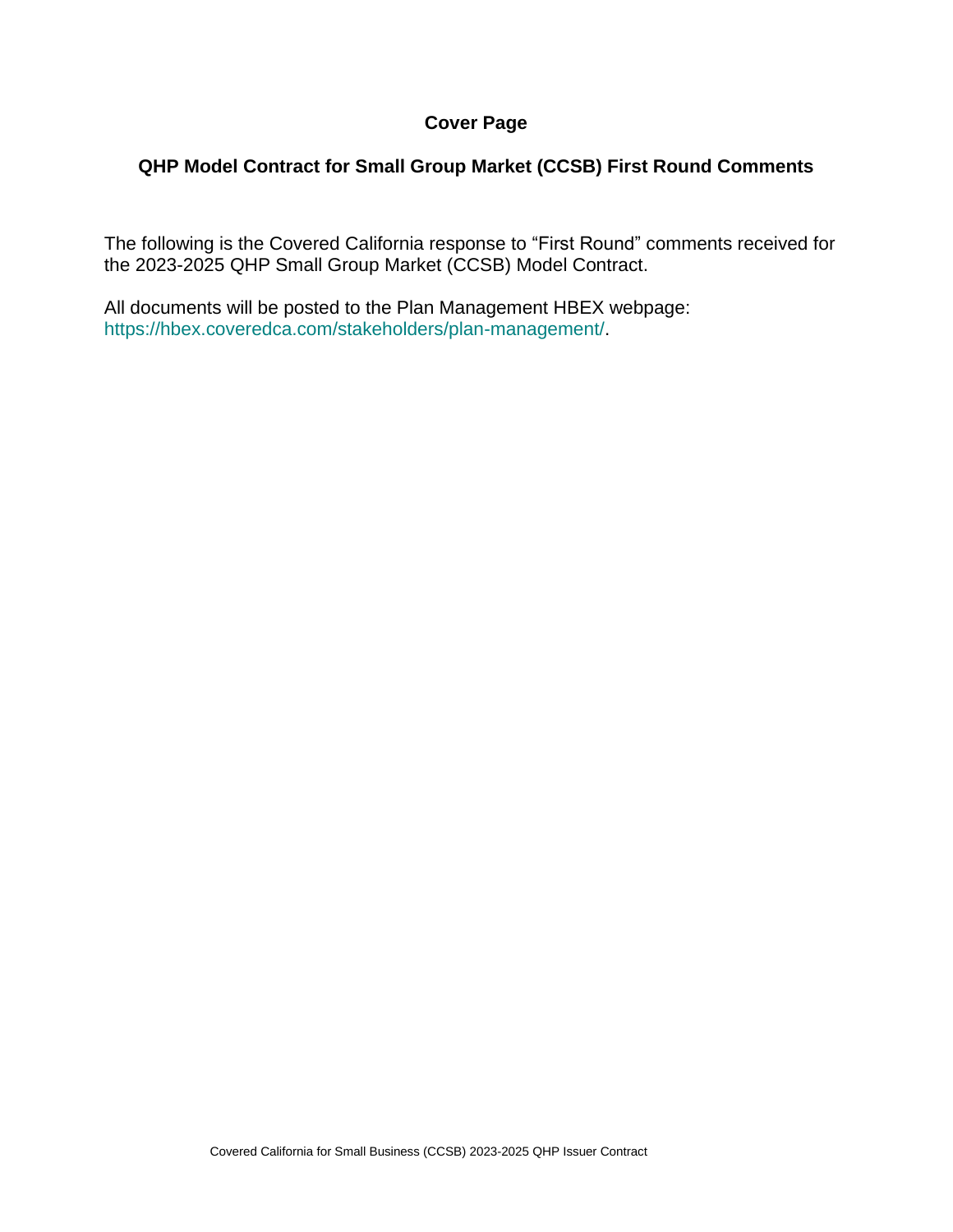| <b>Article</b> | $\pmb{\ast}$<br>Section ; | <b>Comment</b>                                                                                                                                                                                                                                                                                                                                                           |                                                                                                                                                                                                                                                                                                                                                                                                                                                                                                                                                                                                                                     |
|----------------|---------------------------|--------------------------------------------------------------------------------------------------------------------------------------------------------------------------------------------------------------------------------------------------------------------------------------------------------------------------------------------------------------------------|-------------------------------------------------------------------------------------------------------------------------------------------------------------------------------------------------------------------------------------------------------------------------------------------------------------------------------------------------------------------------------------------------------------------------------------------------------------------------------------------------------------------------------------------------------------------------------------------------------------------------------------|
|                | 1.3 c)                    | Recommendation: Various vendors are used to provide services under the<br>agreement. It is not practicable for Contractor to provide prior notification in each<br>instance.                                                                                                                                                                                             | This language was added to ensure that Covered California is notified when a Carrier assigns or<br>delegates services to a Vendor or makes changes to an existing assignment or delegation. Covered<br>California agrees to modify Section 1.3c) with the following list for notification requirements:<br>1. Enrollment and Eligibility<br>2. Customer Service Call Center<br>3. Managed Behavioral Health Organizations (MBHOs) or Behavioral Health Vendor<br>4. Third Party Administrator for Dental Providers<br>5. Third Party Administrator for Provider Contracts<br>6. Third Party Administrator for Claims Administration |
|                | (1.3c)                    | We request that this new section be specific to requiring "no assignment without<br>notification". Notice to CC of subcontracting or delegation of any duties required<br>under the Contract could generate extensive deliverables for Plans to produce and<br>CC to review, a function that is somewhat duplicative of review fulfilled by QHPs'<br>license regulators. | This language was added to ensure that Covered California is notified when a Carrier assigns or<br>delegates services to a Vendor or makes changes to an existing assignment or delegation. Covered<br>California agrees to modify Section 1.3c) with the following list for notification requirements:<br>1. Enrollment and Eligibility<br>2. Customer Service Call Center<br>3. Managed Behavioral Health Organizations (MBHOs) or Behavioral Health Vendor<br>4. Third Party Administrator for Dental Providers<br>5. Third Party Administrator for Provider Contracts<br>6. Third Party Administrator for Claims Administration |
|                |                           | 1.3 (c) Recommend limiting this notification requirement to the key functions detailed in<br>Sections 2.1.2 and 3.6.4. Requiring notiification of any delegated duty will result in<br>notices such as a change in the vendor who stores enrollment packet materials (as<br>required by 3.6.10b), which is immaterial to Covered California.                             | This language was added to ensure that Covered California is notified when a Carrier assigns or<br>delegates services to a Vendor or makes changes to an existing assignment or delegation. Covered<br>California agrees to modify Section 1.3c) with the following list for notification requirements:<br>1. Enrollment and Eligibility<br>2. Customer Service Call Center<br>3. Managed Behavioral Health Organizations (MBHOs) or Behavioral Health Vendor<br>4. Third Party Administrator for Dental Providers<br>5. Third Party Administrator for Provider Contracts<br>6. Third Party Administrator for Claims Administration |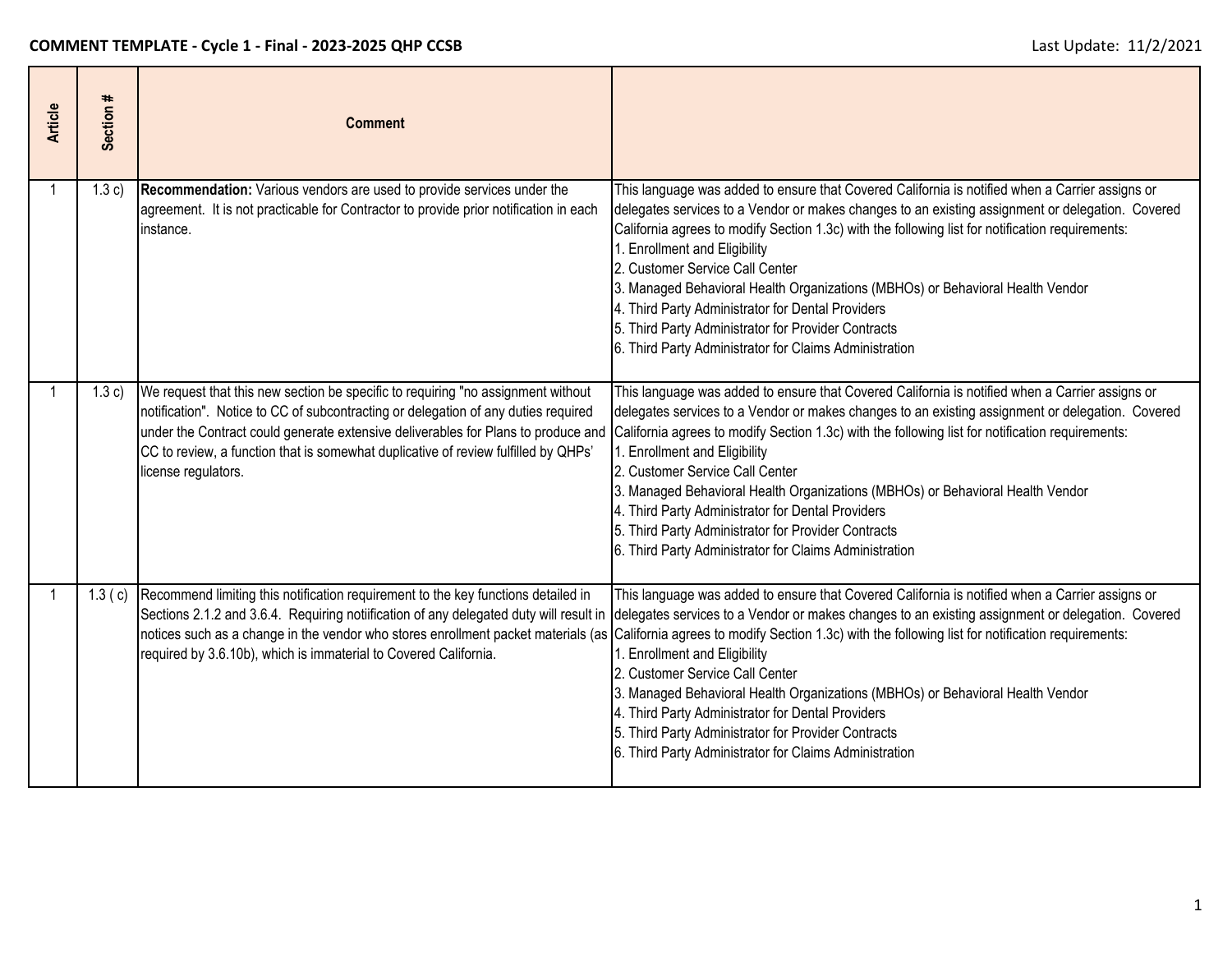| <b>Article</b> | $\ddot{}$<br>Section | <b>Comment</b>                                                                                                                                                                                                                                                                                                                                                  |                                                                                                                                                                                                                                                                                                                                                                                                         |
|----------------|----------------------|-----------------------------------------------------------------------------------------------------------------------------------------------------------------------------------------------------------------------------------------------------------------------------------------------------------------------------------------------------------------|---------------------------------------------------------------------------------------------------------------------------------------------------------------------------------------------------------------------------------------------------------------------------------------------------------------------------------------------------------------------------------------------------------|
| 1              | 1.4.1                | Recommendation: Do not remove "but are not limited to," in this section. The<br>preceding sentences are broader than only provider rates and business or<br>marketing plans. It is important that the last sentence not be read as limiting.                                                                                                                    | Covered California has made a general clean-up of inconsistent language throughout the contract to<br>the appropriate language of "including", which will remain. "Including" is by definition not an exhaustive<br>list. By saying "including, but not limited to" changes the definition of including to be exhaustive, which<br>we do not want to do.<br>No contract change will be made.            |
|                |                      | 1.5(b)(ii) Recommendation: Limit the notice obligation to only certain "Key Personnel";<br>such as CEO, CFO, COO and Dedicated Liaison, Covered Ca does not interact<br>with many of the "Key Personnel" identified under 1.5 b) i., and it may not always<br>be possible to provide 10 day notification of all Key Personnel incluced under 1.5<br>b) i.       | Covered California is in agreement, the contract will be updated to CEO, COO, CFO, CMO, and<br>Dedicated Liaison only.                                                                                                                                                                                                                                                                                  |
|                |                      | is already addressed in 1.5 b ii. In addition, we recommend changing the<br>notification requirement from 10 days to 30 days to allow time for a transition and<br>communication plan to be established.<br>Please note, the "iii" numbering is missing from this section.                                                                                      | 1.5 b) iii) We request the removal of "key personnel" from this requirement as key personnel Covered California is in agreement, the contract will be updated to CEO, COO, CFO, CMO, and<br>Dedicated Liaison only.<br>Covered California thinks that 10 days notification is reasonable from the date in which the change is<br>made.<br>No contract change will be made to the notification timeline. |
| 3              | 3.3.3(c)             | Recommendation: Suggest deleting "and State Regulators" as we would already<br>be subject to any such regulatory requirement and the new subsection does not<br>address notification to regulators. Consider deleting subsection (i)(2) or revising to<br>say Contract will comply with law in regards to access to care due to changes in<br>provider network. | Covered California agrees to delete "State Regulators" from this section.                                                                                                                                                                                                                                                                                                                               |
| 3              | 3.3.3 c)             | Please remove all references to "State Regulators" from 3.3.3 c. Network Stability.<br>How/when we notify the State Regulators is subject to what they require in<br>applicable regulations.                                                                                                                                                                    | Covered California agrees to delete "State Regulators" from this section.                                                                                                                                                                                                                                                                                                                               |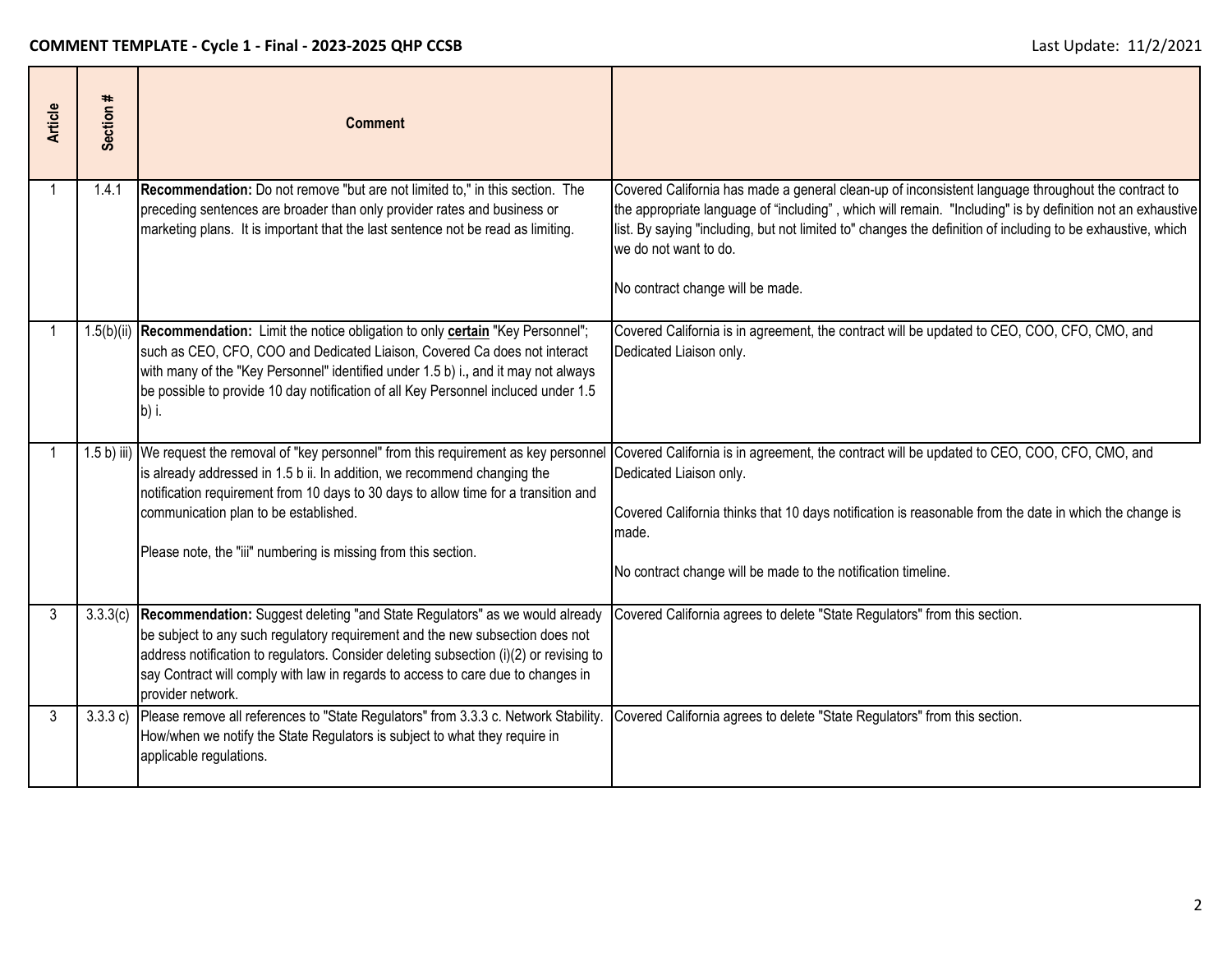| <b>Article</b> | Section # | <b>Comment</b>                                                                                                                                                                                                                                                                                                        |                                                                                                                                                                                                                                                                                                                                                                                                                                                                                                                                                                                                                                                                                                                                                |
|----------------|-----------|-----------------------------------------------------------------------------------------------------------------------------------------------------------------------------------------------------------------------------------------------------------------------------------------------------------------------|------------------------------------------------------------------------------------------------------------------------------------------------------------------------------------------------------------------------------------------------------------------------------------------------------------------------------------------------------------------------------------------------------------------------------------------------------------------------------------------------------------------------------------------------------------------------------------------------------------------------------------------------------------------------------------------------------------------------------------------------|
| 3              | 1)        | $(3.3.3 c)$ i) $(3.3.3 c)$ appears to be specifically about network hospital disruptions, while 3.3.3 c<br>i) 1) appears to be about participating providers. Health Net recommends<br>removing the cross references to 3.3.3 c and 3.3.3c)i                                                                          | Section 3.3.3c) addresses network provider disruptions whether they be hospitals or participating<br>providers. Section 3.3.3c)i.1) defines noticing requirements of provider network disruptions. The<br>reference to the provider network disruptions of 3.3.3c) within the notification requirement section<br>3.3.3c)i.1), and vice-versa, will stand.<br>No contract change will be made.                                                                                                                                                                                                                                                                                                                                                 |
| 3              | ii)       | 3.4.5 b) Symphony is not set up to receive dental provider information at this time.<br>Furthermore, sending this data would require funding and additional data sharing<br>agreements from external vendor partners. Please remove the reference to<br>provider network data for Contractor's embedded dental plans. | The current Covered California provider directory includes the ability to search for a dentist available<br>through a health plan's embedded pediatric dental plan. Covered California expects health plans to<br>submit network data for their embedded dental plans, as applicable, to the Symphony Provider<br>Directory in order to maintain this functionality. Symphony will soon begin considering modifications<br>needed to incorporate dental provider data prior to expected implementation of transition to Symphony<br>tentatively planned for early 2023. QHP issuers should plan for system modifications to accommodate<br>inclusion of dental provider data in data provided to Symphony.<br>No contract change will be made. |
| 3              | 6.16      | We don't see any reason reporting should not be provided in a mutually agreed<br>manner.                                                                                                                                                                                                                              | While Covered California always seeks to ensure required reports are both accurate representations of<br>the situation and administratively feasible to produce, we cannot commit to always reaching mutual<br>agreement on their design.<br>No contract change will be made.                                                                                                                                                                                                                                                                                                                                                                                                                                                                  |
| 9              |           | 9.2(a)(ii) Recommendation: "Confidential Information" should be defined broadly, request<br>that "but is not limited to" not be deleted here.                                                                                                                                                                         | Covered California has made a general clean-up of inconsistent language throughout the contract to<br>the appropriate language of "including", which will remain. "Including" is by definition not an exhaustive<br>list. By saying "including, but not limited to" changes the definition of including to be exhaustive, which<br>we do not want to do.<br>No contract change will be made.                                                                                                                                                                                                                                                                                                                                                   |